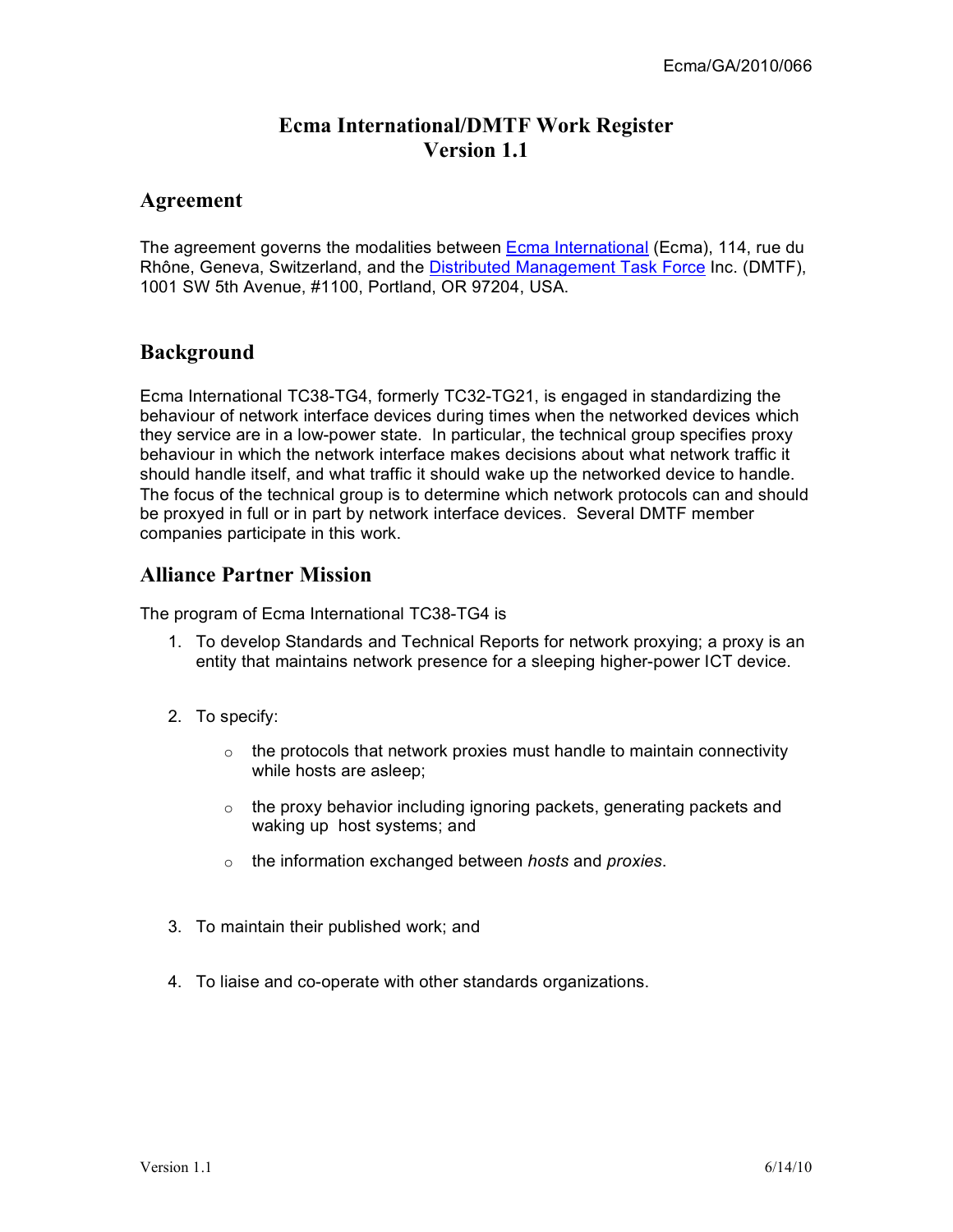### **Alliance Benefits**

For DMFT and Ecma International, advance visibility and feedback on proxy requirements is expected to:

- 1) facilitate practical implementation of proxies; and
- 2) increase manageability of proxy and host implementations.

#### **Standards Development**

The work of TC38-TG4 and DMTF is complementary. The technical group specifies behaviour. DMTF traditionally models and specifies management of behaviour. Management of proxy behaviour may include

- Control of proxy modes
- Protocols for exchanging information between network interfaces and networked devices
- Discovery of proxy capabilities
- Monitoring of proxy device health and performance
- Asynchronous notification of proxy-related events

The complementary nature of the work of the two organizations suggests that this work register falls under the heading of "delegated standards development" as defined in DMTF DSP4003. Under the umbrella of the alliance, TG4 will continue development of their specifications and DMTF will research, and perhaps model and specify management aspects of network proxying.

Any information TG4 provides is and remains Ecma International's; DMTF is only granted the right to review it for the purpose of providing TG4 – and only TG4 – feedback, (written or verbal) if they choose so.

For any feedback DMTF provides, DMTF grants Ecma International the irrevocable, non-exclusive right to use free of charge all or parts of such feedback for the purposes of standardisation under normal Ecma rules and, in case the implementation or use of the standards incorporating the feedback requires patents or any other kind of intellectual property rights owned by DMTF members, DMTF will list the individuals and companies which are providing such feedback along with their comments, and they will be directed at the TC38-TG4 Ecma External Contributions page at

http://www.ecma-international.org/memento/register\_proxzzzy.php. DMTF policies with respect to patents and other IP submitted to the DMTF are stated in the Member Rules of Conduct and Patent Policy at http://www.dmtf.org/about/policies.

Ecma International's intellectual property policy located at http://www.ecmainternational.org/memento/codeofconduct.htm .

### **Milestones / Dates**

Not identified so far.